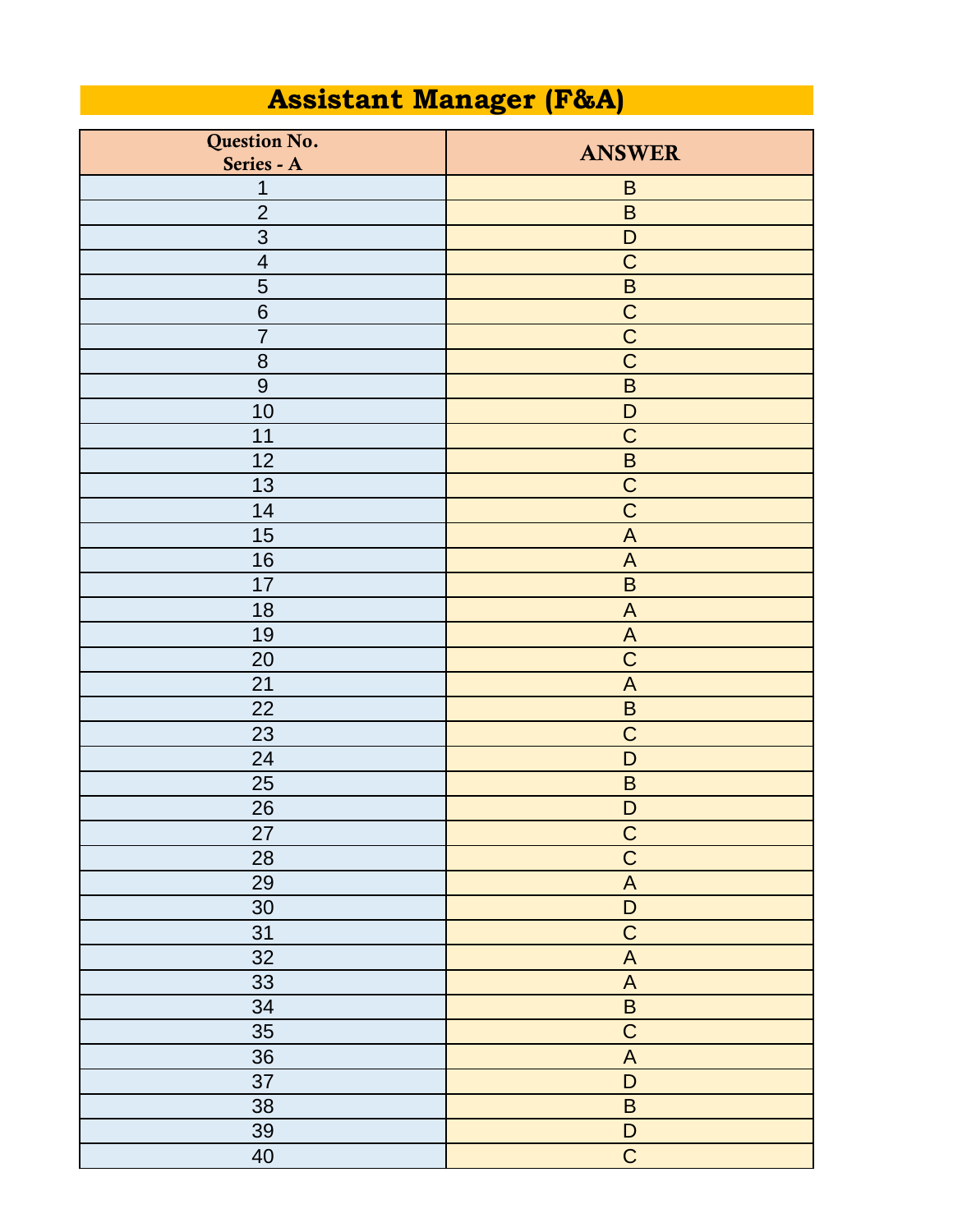| 41 | $\mathsf D$               |
|----|---------------------------|
| 42 | $\sf B$                   |
| 43 | $\boldsymbol{\mathsf{A}}$ |
| 44 | $***$                     |
| 45 | $\mathsf D$               |
| 46 | $\overline{A}$            |
| 47 | $\overline{C}$            |
| 48 | $\overline{\text{C}}$     |
| 49 | $\boldsymbol{\mathsf{A}}$ |
| 50 | $\sf B$                   |
| 51 | $\boldsymbol{\mathsf{A}}$ |
| 52 | $\boldsymbol{\mathsf{A}}$ |
| 53 | $\sf B$                   |
| 54 | $\overline{C}$            |
| 55 | $\boldsymbol{\mathsf{A}}$ |
| 56 | $\mathsf D$               |
| 57 | $\boldsymbol{\mathsf{A}}$ |
| 58 | $\sf B$                   |
| 59 | $\mathsf C$               |
| 60 | $\overline{A}$            |
| 61 | $***$                     |
| 62 | $\mathsf{A}$              |
| 63 | $\overline{B}$            |
| 64 | $\boldsymbol{\mathsf{A}}$ |
| 65 | $\mathsf D$               |
| 66 | $\overline{\mathsf{B}}$   |
| 67 | $\mathsf C$               |
| 68 | $\overline{A}$            |
| 69 | $\sf B$                   |
| 70 | $\mathsf D$               |
| 71 | $\boldsymbol{\mathsf{A}}$ |
| 72 | $\sf B$                   |
| 73 | $\sf B$                   |
| 74 | $\sf B$                   |
| 75 | $\sf B$                   |
| 76 | $\mathsf C$               |
| 77 | $\overline{B}$            |
| 78 | $\mathsf D$               |
| 79 | $\boldsymbol{\mathsf{A}}$ |
| 80 | $\mathsf D$               |
| 81 | $\mathsf D$               |
| 82 | $\sf B$                   |
| 83 | $\overline{D}$            |